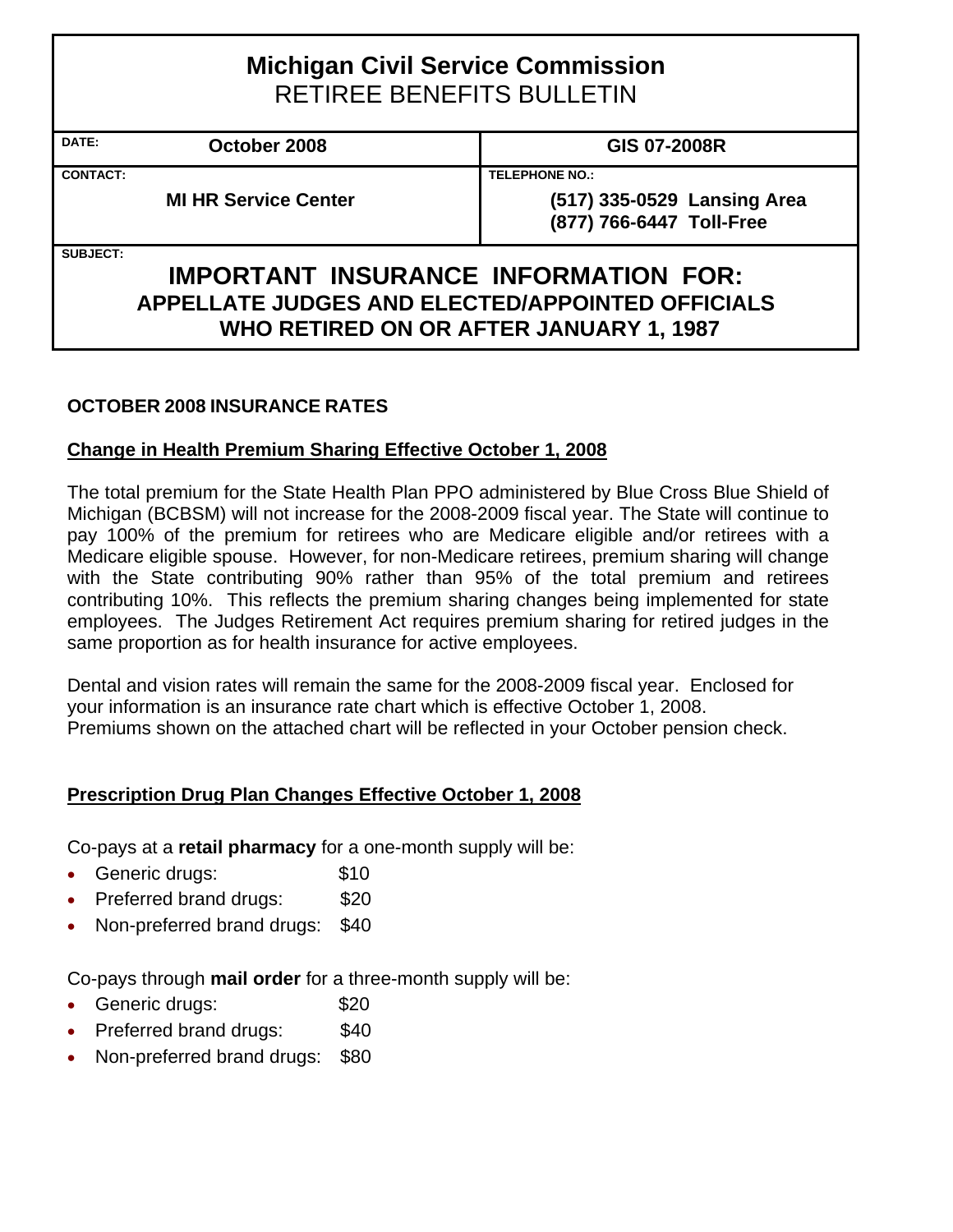The Generics Preferred<sup>1</sup> and Step Therapy<sup>2</sup> programs will also be added effective October 1, 2008.

- 1. **Generics Preferred Program**: Under the Generics Preferred Program, if a generic drug is available and the prescription is written as DAW (dispense as written), your doctor will need to provide medical justification supporting the brand name drug. If there is no justification why you cannot take the generic, you can still receive the brand name drug but will pay the applicable brand name co-pay and the cost difference between the generic and the brand-name prescription.
- 2. **Step Therapy**: In Step Therapy, the covered drugs you take are organized into a series of "steps" with your doctor approving and writing your prescriptions throughout the process. The program usually starts with generic drugs in the "first step," while more expensive brand name drugs are usually covered in the "second step" of treatment. If you have previously used a "first step" prescription drug and the drug has proven to be ineffective, a "second step" prescription drug may be used.

**NOTE**: The prescription drug plan changes apply only to those members enrolled in the State Health Plan PPO or the Medicare Plus Blue Group Plan. Express Scripts, Inc. (ESI) will be mailing more information on the programs. For additional questions, call ESI at (800) 296-6032.

## **Health Plan Changes Effective January 1, 2009**

- In-network office visits under the State Health Plan PPO and office visits under the Medicare Plus Blue Group such as physician office, office consultation, chiropractic spinal manipulation, urgent care, and hearing care will be subject to a \$15 co-pay.
- A \$50 emergency room co-pay will be required if the State Health Plan PPO or Medicare Plus Blue Group member is not admitted to the hospital.
- The in-network deductible for non-Medicare, State Health Plan PPO members will be \$300 per individual and \$600 per family. The out-of-network deductible will be \$600 per individual and \$1,200 per family.
- The deductible for Medicare members in the Medicare Plus Blue Group plan will be \$300 per individual.

## **RETIREES AND DEPENDENTS WHO ARE MEDICARE ELIGIBLE**

#### **Medicare Parts A and B**

Once you become eligible for Medicare, you will be enrolled in the Medicare Plus Blue Group. Medicare automatically enrolls you in Parts A and B. You must remain enrolled in Medicare Parts A and B to continue your health care coverage as a retiree. If you decline Medicare Part B, you may be **financially responsible** for up to 80% of your health care claims. Be sure to submit a copy of your Medicare card to the Office of Retirement Services (ORS).

## **CHANGING INSURANCE CARRIERS**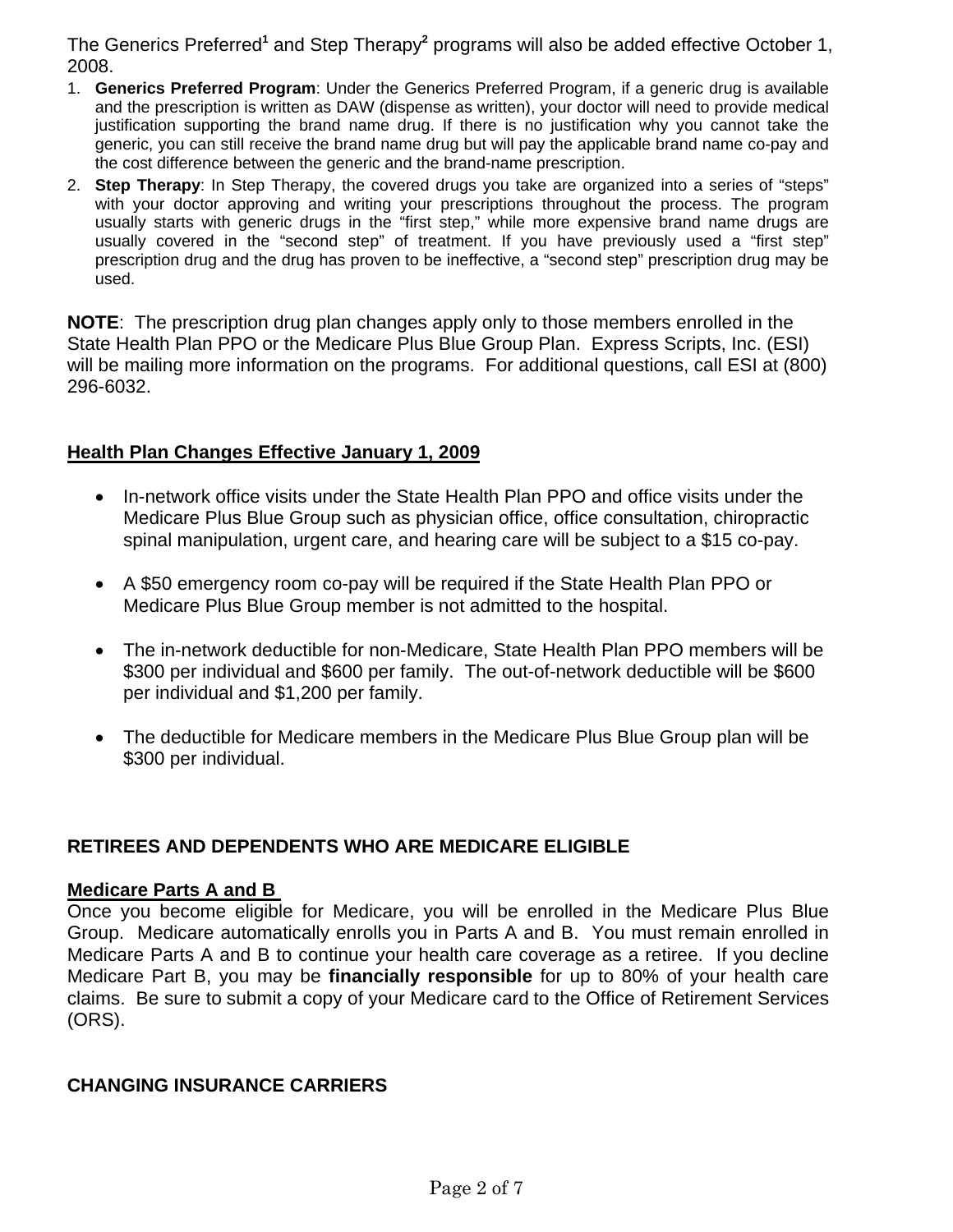If you wish to make changes to your State Health, Dental or Vision plans, use the following forms available on the ORS website at www.michigan.gov/ors. Please send your completed form to ORS.

• Use the Insurance Enrollment/Change form (R0452B) to enroll in the State Health Plan BCBSM PPO, State Dental plan or Vision plan or to add or delete dependents on your insurances.

As a retiree, you are not restricted to an open enrollment window for making changes to your health insurance plan. Changes are subject to a "rolling enrollment window" with the following changes subject to a **six-month waiting period**:

- A. The retiree does not notify ORS within 30 days of the date of event (marriage, death, divorce or involuntary loss of coverage).
- B. The retiree is currently not enrolled in any insurance plan.

The six-month waiting period **is waived** when:

A. The retiree notifies ORS within 30 days of the date of event (marriage, death, divorce or involuntary loss of coverage).

## **ADDITIONAL STATE HEALTH PLAN PPO AND MEDICARE PLUS BLUE GROUP INFORMATION**

## **Durable Medical Equipment and Prosthetic and Orthotic Devices**

Through these programs, you can obtain durable medical equipment, medical supplies, and prosthetic and orthotic devices.

#### **For non-Medicare State Health Plan PPO Members - SUPPORT Program (800) 321- 8074**

Benefits are covered at 100% within the Michigan network. Out-of-state benefits are covered at 90%.

## **For Medicare Plus Blue Group Plan Members - DMEnsions (888) 828-7858**

Benefits are covered at 100% at DME facilities that accept the Medicare Plus Blue Group card.

## **Blue Health Connection**

This disease management program provides health educational materials, online health resources, a smoking cessation program and a 24-hour nurse help line.

For non-Medicare State Health Plan PPO members call (800) 775-2583.

For Medicare Plus Blue Group members call (877) 922 9355.

## **CuraScript for Specialty Drugs (888) 773-7376**

CuraScript is the provider for oral and injectable *specialty* medications. You will have a dedicated Patient Care Coordinator to make sure you receive optimum care. Drugs can be delivered directly to your home or to your physician's office. Express Scripts will continue as your mail order provider for your non-specialty prescription drugs.

## **ACCESSING INFORMATION ON-LINE**

Information regarding the State's health care plans is available on-line. To view the ORS' publication regarding retirement benefits, go to www.michigan.gov/ors. Click on "Judges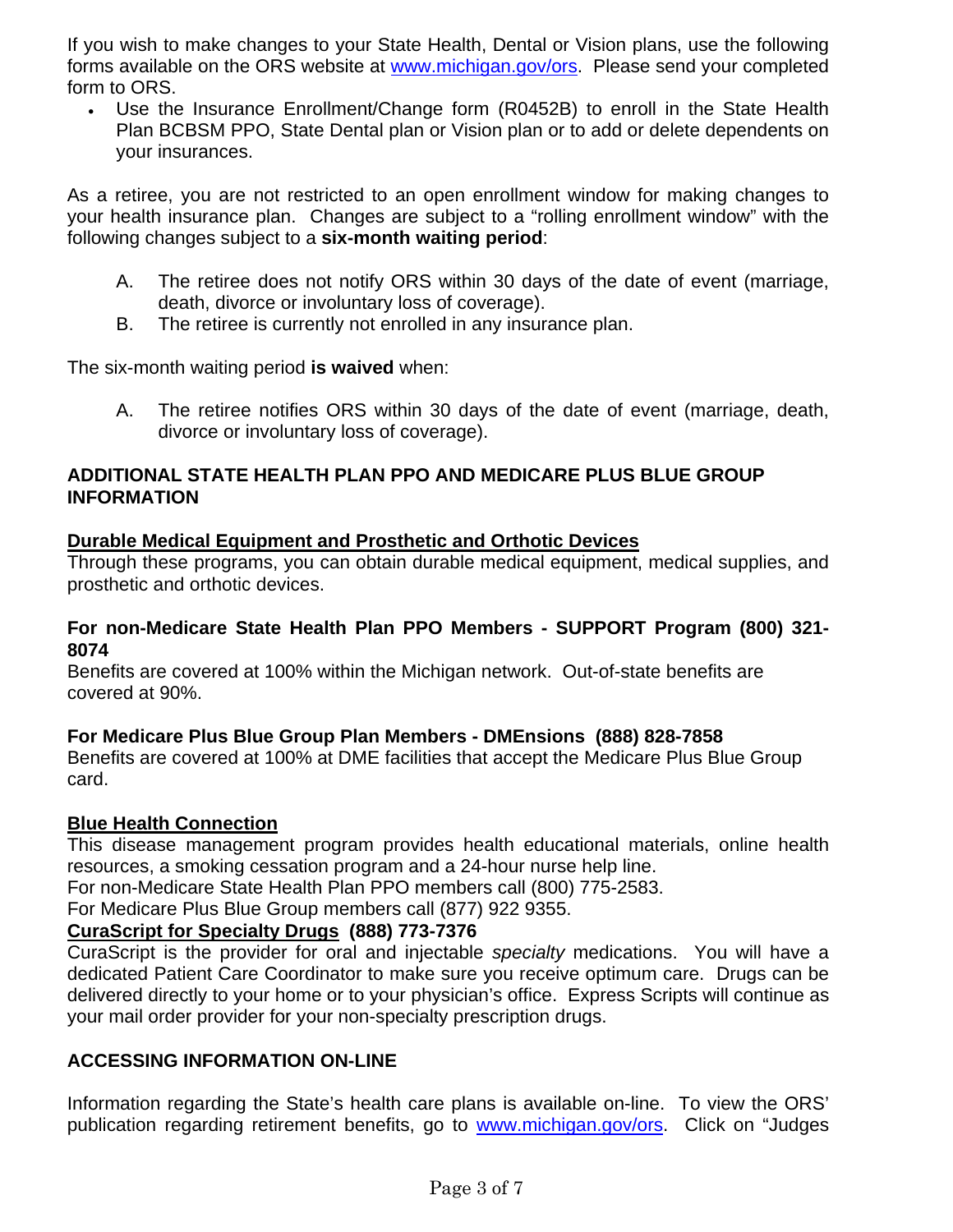Retirement System", "Defined Benefit Plan", "Forms and Publications", then "Plan Summary".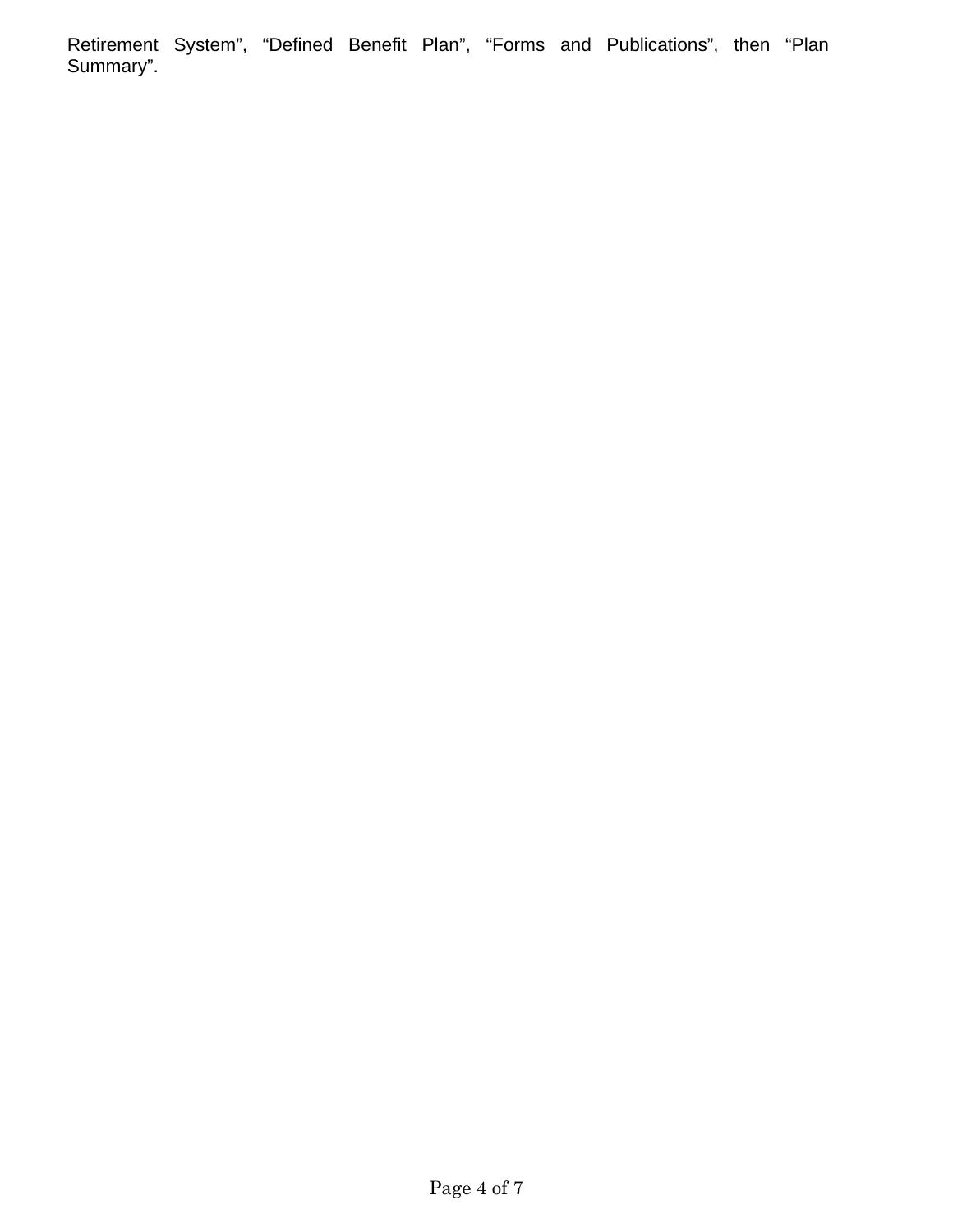To view the Benefit Guide for the State of Michigan Retirees' State Health Plan PPO on-line, go to www.michigan.gov/mdcs. From the links at the left, click on "Employee Benefits", "Benefit Booklets", "State Health Plan Benefit Information", then "Retirees State Health Plan PPO" from the list of options in the center of the page.

To view information regarding Medicare Plus Blue Group, go to [www.michigan.gov/mdcs](http://www.michigan.gov/mdcs). From the links on the left, click on "Employee Benefits", then "Medicare Plus Blue Group (for State of Michigan Retirees) from the list of options in the center of the page.

#### **QUESTIONS**

Questions regarding the information in this bulletin can be directed to MI HR Service Center toll-free at (877) 766-6447 or in the Lansing area at (517) 335-0529.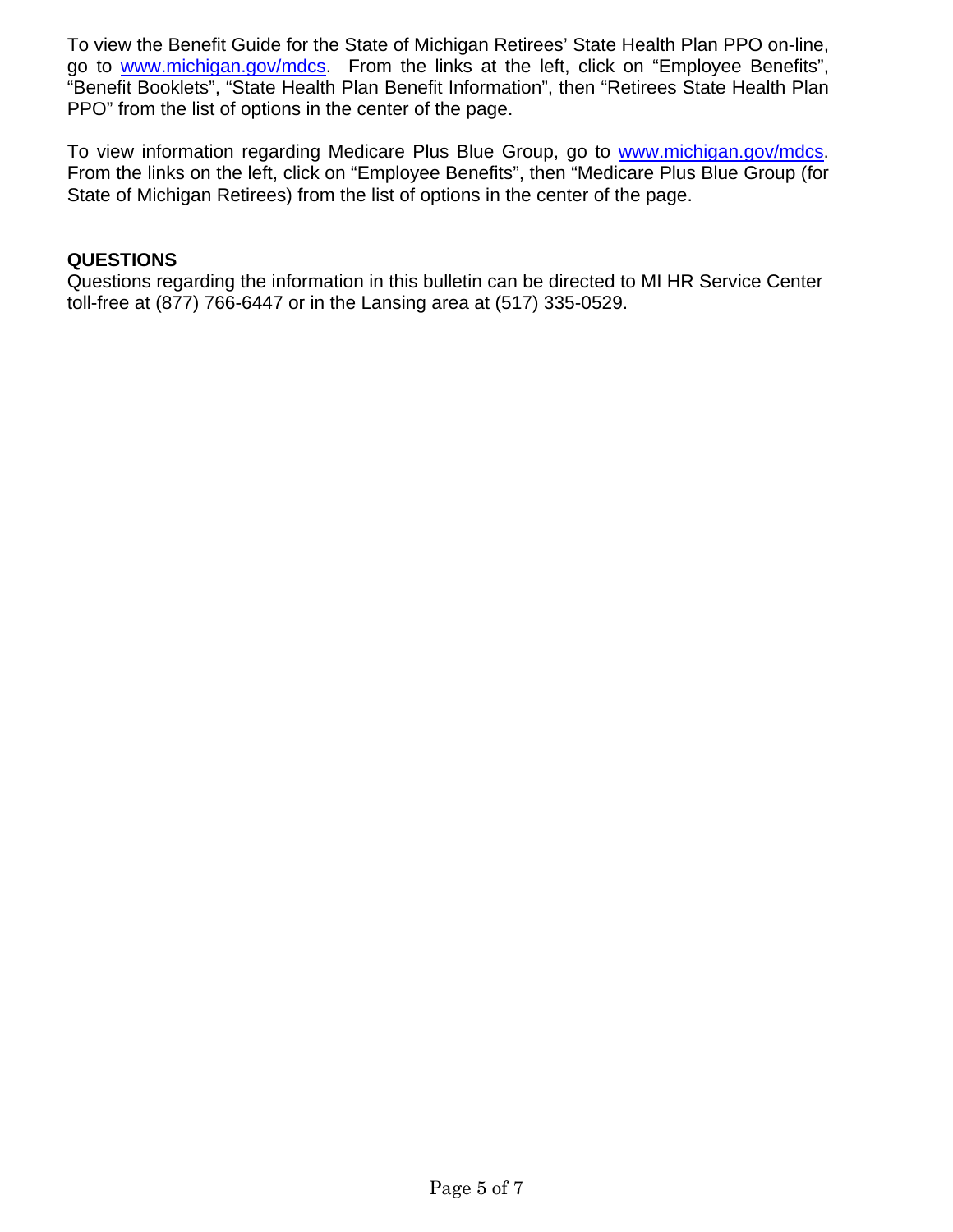# Notice of Creditable Prescription Drug Coverage For Medicare-Eligible Employees, Retirees, and Dependents Enrolled in the State of Michigan Health Plans

**October 1, 2008** 

This notice is for all retired judges , and dependents with prescription drug coverage under a health plan offered by the State of Michigan (including the State Health Plan PPO and Medicare Plus Blue) who are Medicare-eligible or will become Medicareeligible within the next 12 months.

#### **IF YOU ARE NOT MEDICARE-ELIGIBLE AND WILL NOT BECOME MEDICARE-ELIGIBLE IN THE NEXT 12 MONTHS, YOU MAY DISREGARD THIS NOTICE.**

If you are eligible for Medicare, you can enroll in a Medicare Part D prescription drug plan (Part D Plan) when you first become eligible for Medicare and each year thereafter between November 15 and December 31. All Part D Plans provide at least a standard level of coverage set by Medicare. You must decide whether to enroll in a Part D Plan or keep your State Health Plan prescription drug coverage. This notice gives important information to help you decide:

- 1. The State of Michigan has determined that the prescription drug coverage provided under its health plans is, on average for all plan participants, expected to pay out at least as much as the standard Medicare prescription drug coverage and is, therefore, considered creditable coverage.
- 2. Because the prescription drug coverage under the State health plans is creditable coverage, you can keep your State Health Plan prescription drug coverage; you do not have to enroll in a Part D Plan.
- 3. If you decide to enroll in a Part D Plan, you will not have to pay a penalty to enroll for Part D Plan coverage, unless you do not join the Part D Plan within 63 days after your State health plan prescription drug coverage ends.
- 4. Your current State Health Plan coverage pays for other health expenses (hospitalizations, doctor visits, etc.) in addition to prescription drugs. You will still be eligible to receive these other benefits if you choose to enroll in a Part D Plan.
- 5. If you decide to enroll in a Part D Plan, **your prescription drug coverage under the State health plan will stop** and we cannot guarantee that you will be eligible to restore coverage if you later discontinue your Part D Plan.
- 6. **You do not need to take any action if you wish to continue your prescription drug coverage under your current State health plan.**

**Please keep this Notice. If you enroll in a new Part D Plan approved by Medicare, you may be required to provide a copy of this Notice to avoid paying a higher premium amount.**